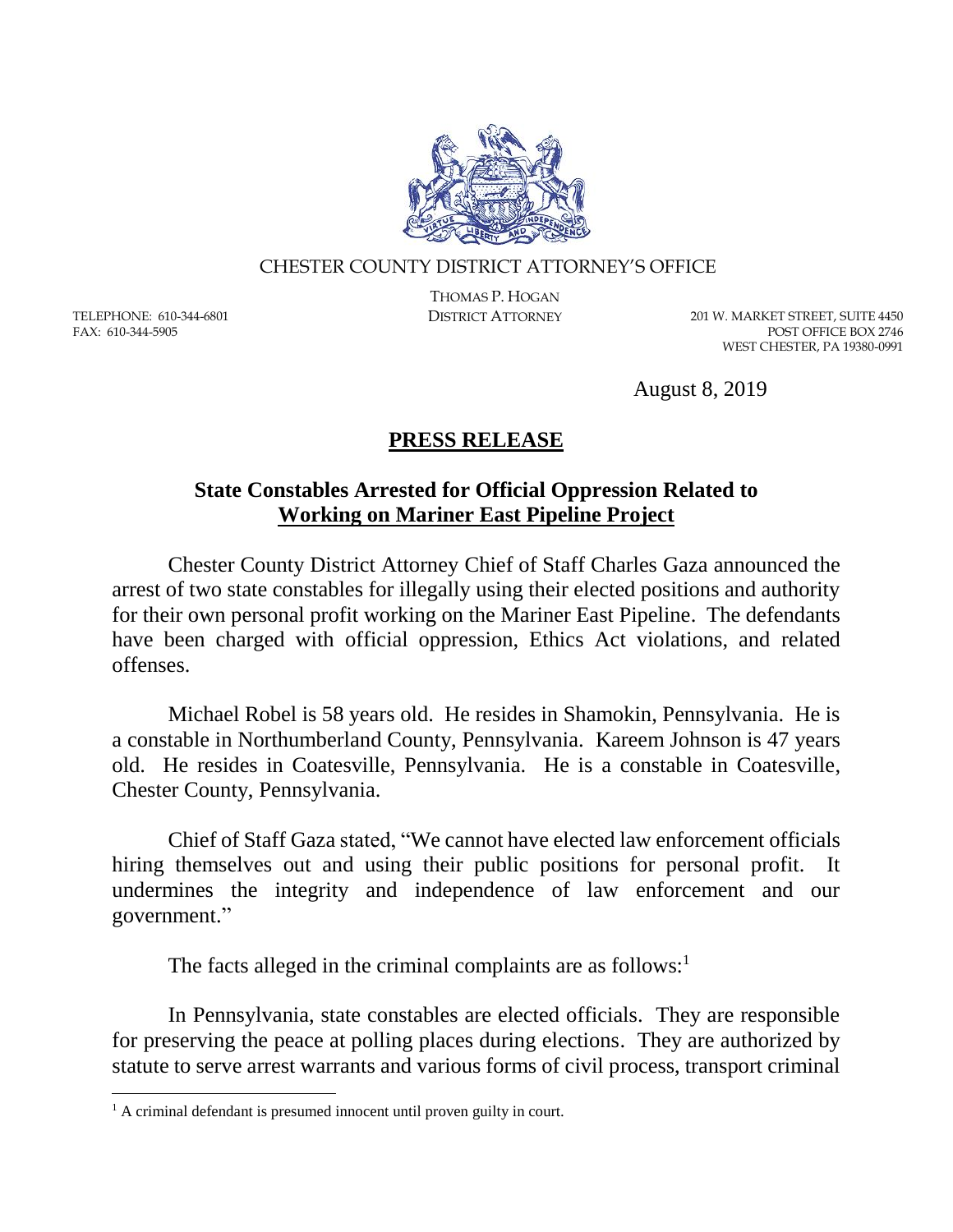defendants for court purposes, serve as courtroom security, and make arrests in limited circumstances, including for breach of the peace and violations of borough ordinances, along with a variety of other conduct directly related to these functions. They are paid by the courts at rates and in manners codified by statute. As elected officials, they are obligated by the Public Official and Employee Ethics Act to file annually a statement of financial interest containing, among other contents, the name and address of any source of income in the amount of \$1,300 or more. The Ethics Act further prohibits the use of the office of State Constable for the constable's private pecuniary benefit.

In December of 2018, the Chester County District Attorney's Office (the "DAO") opened a criminal investigation into activity related to the construction of the Mariner East Pipeline project in Chester County, Pennsylvania by Energy Transfer, L.P. and subsidiaries Sunoco Logistics and Sunoco Pipeline, L.P. Collectively, these entities are commonly referred to as "Sunoco."

During the initial stages of the investigation, information was developed that state constables were being hired to use their authority as elected law enforcement officials for private security interests. Residents of Chester County reported that armed security guards identified themselves as constables while on the homeowner's property.

On January 21, 2019, a plainclothes detective was on duty conducting an investigation parked on Lisa Drive in West Whiteland Township. The detective was parked in a legal public parking area on the public street. A subject approached the detective's window and identified himself as state constable Mike Robel. Constable Robel stated that the detective could not be parked in the area and had to park down the street. Robel was wearing a patrol style duty belt with a firearm and displayed his Pennsylvania state constable badge. Robel stated that he was from Northumberland County and that he was employed by Sunoco.

Detectives interviewed Daniel Zegart in reference to the Sunoco Pipeline project. Mr. Zegert is a journalist. He stated that on June 5, 2018 he was parked on Lisa Drive writing some notes for a story. He was photographed by a pipeline worker in construction gear. Mr. Zegart recorded the incident on his cell phone. In the video, he was told to speak to an individual identified by the pipeline worker as a State Constable. Mr. Zegart then made contact with a subject wearing a hard hat, neon construction vest, and displaying a badge and polo shirt that appeared to have the state seal on it. The Constable instructed Mr. Zegart not to step off of the street. Upon further investigation it was confirmed that the constable in the video was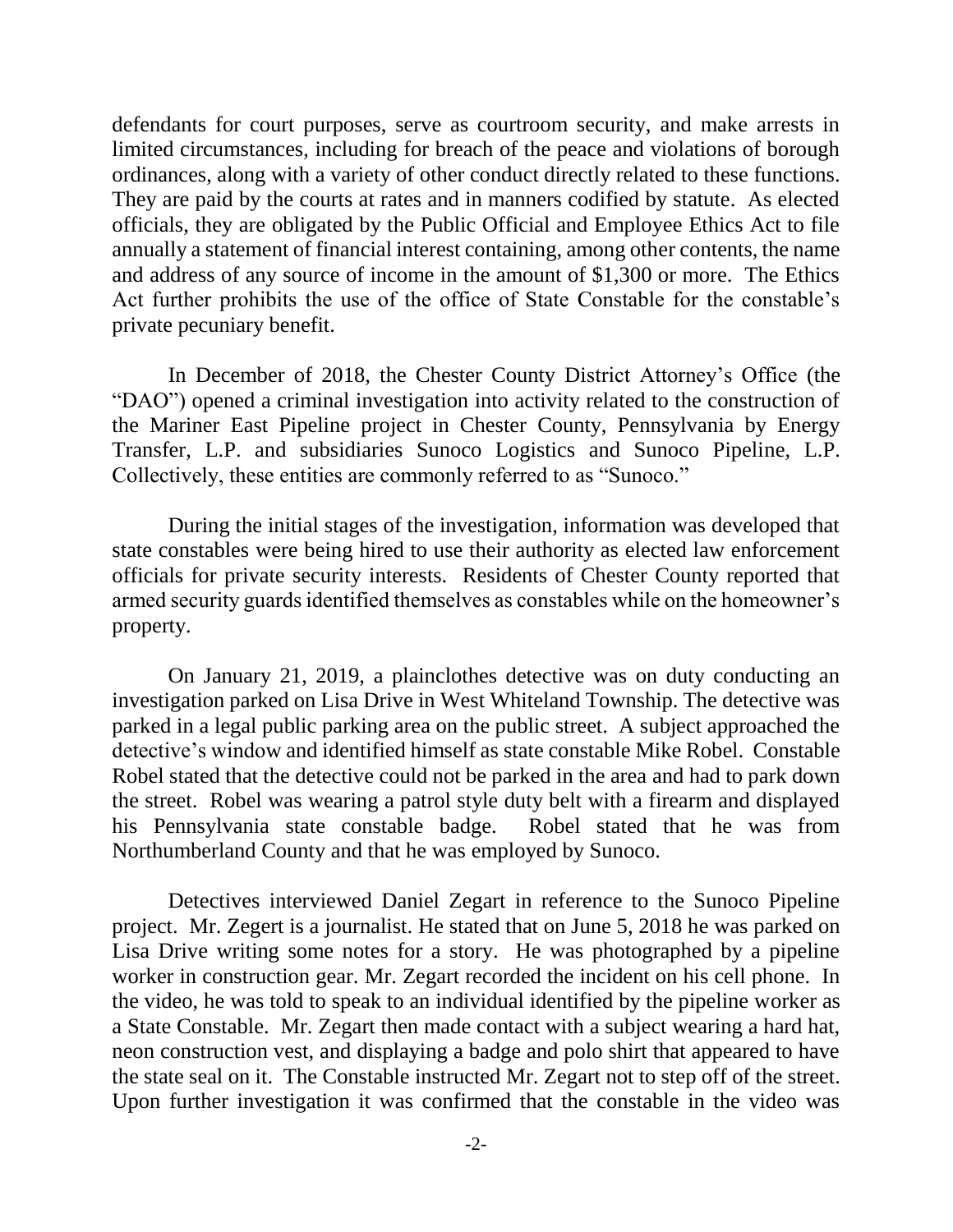Kareem Johnson. Kareem Johnson is a Constable in Coatesville, Chester County, Pennsylvania.

Investigation revealed that both Robel and Johnson were subcontracted to work security by a Harrisburg company doing business as Raven Knights. The Constables were recruited and asked to provide copies of their state constable certification cards and firearm cards as a condition of employment.

Banking records revealed that Raven Knights paid Michael Robel \$27,995 from 2018 through 2019 for his work as private security for the Sunoco Pipeline project in Chester County. Records also revealed that Kareem Johnson was paid \$36,785 in 2018 for his work as private security in Chester County. Records showed that Robel failed to report this 2018 income on his Statement of Financial Interests form. Kareem Johnson failed to report this income on a Statement of Financial Interests form for 2018, as required under the Pennsylvania Ethics Act.

The defendants have been charged with official oppression, Ethics Act violations, and bribery.

The defendants were arrested this morning. They turned themselves in, were arraigned, and bail was set at \$25,000 unsecured. Preliminary hearings are scheduled for 9:00 a.m. on August 29, 2019, in District Court 15-4-03, 748 Springdale Drive, Exton, Pennsylvania.

Investigation of the Mariner East Pipeline construction in Chester County is ongoing. Chief of Staff Gaza added, "After the District Attorney's Office discovered and reported on this misuse of state constables, this practice will stop in Chester County. Prosecutors across Pennsylvania need to check and determine if the same abuses of power have been occurring in their counties."

Chester County District Attorney Tom Hogan stated, "There is a troubling aspect to this investigation that bears note. The Pennsylvania Department of Environmental Protection is charged with protecting Pennsylvania residents. However, DEP and has retained criminal defense lawyers to represent them in this investigation, and have insisted that all communications go through those lawyers. Imagine if the West Chester Police Department was investigating a burglary with the DAO, but retained criminal defense lawyers to represent the police department and would only communicate with the DAO through the defense lawyers. In almost 30 years working in the criminal justice system, I have never seen a state or federal agency retain criminal defense lawyers to communicate with the prosecutors that the